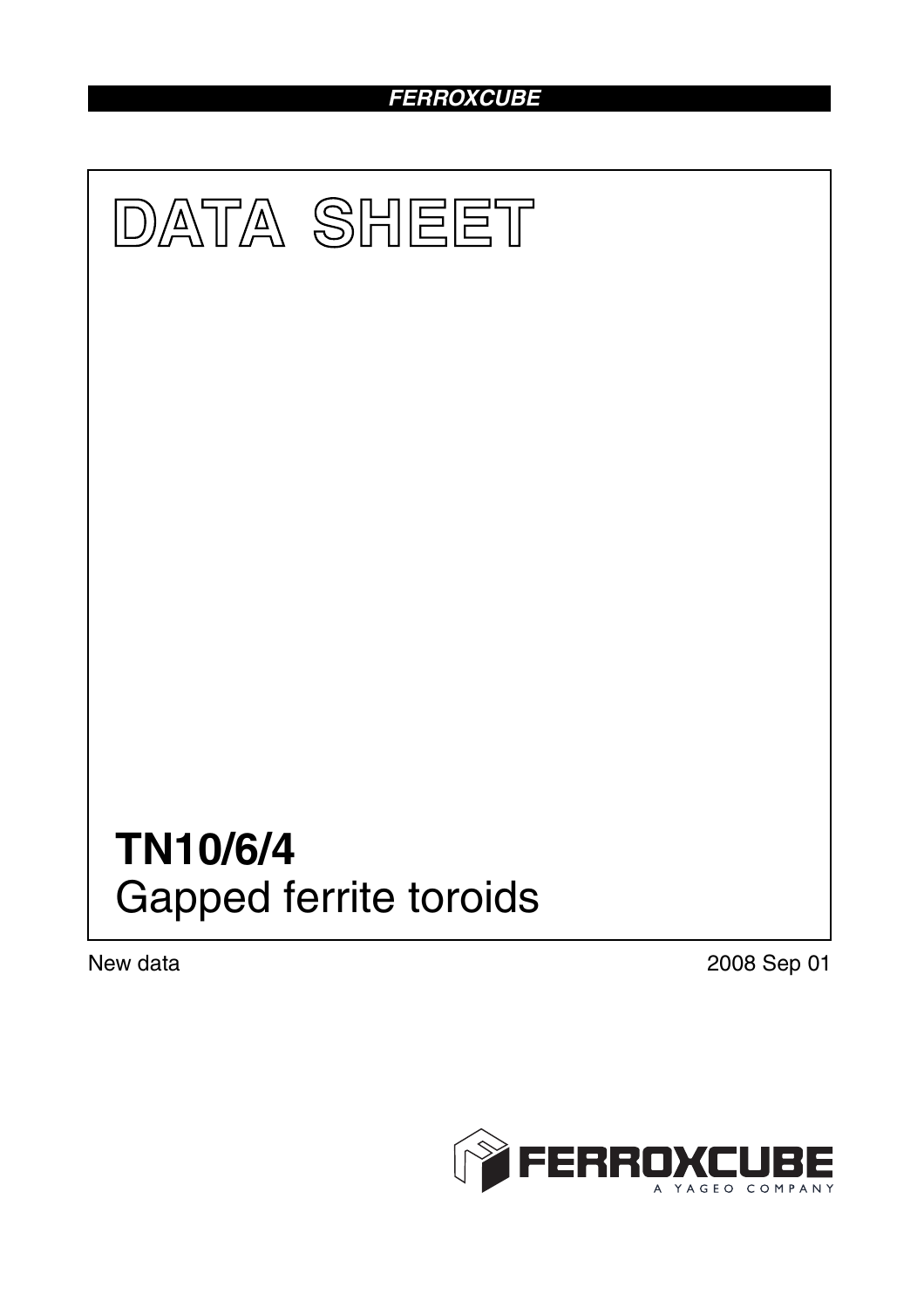# Gapped ferrite toroids TN10/6/4

### **RING CORES (TOROIDS)**

## **Effective core parameters**

| <b>SYMBOL</b>           | <b>PARAMETER</b> | <b>VALUE</b>   | <b>UNIT</b>     |
|-------------------------|------------------|----------------|-----------------|
| $\Sigma(I/A)$           | core factor (C1) | 3.07           | $mm-1$          |
| $V_{\rm e}$             | effective volume | 188            | mm <sup>3</sup> |
| $\mathsf{I}_\mathsf{e}$ | effective length | 24.1           | mm              |
|                         | effective area   | 7.8            | mm <sup>2</sup> |
|                         | mass of core     | $\approx 0.95$ | g               |

#### **Coating**

The cores are coated with polyamide 11 (PA11), flame retardant in accordance with *"UL 94V-2"*; UL file number E 45228 (M).

The colour is white.

Maximum operating temperature is 160 °C.

#### **Isolation voltage**

DC isolation voltage: 1000 V. Contacts are applied on the edge of the ring core, which is also the critical point for the winding operation.

#### **Ring core data**



| <b>GRADE</b>     | $A_L^{(1)}$<br>(nH) | μe            | <b>TYPE NUMBER</b> |
|------------------|---------------------|---------------|--------------------|
| 3C <sub>20</sub> | $48 \pm 15\%$       | $\approx 90$  | TN10/4-3C20-A48    |
|                  | $66 \pm 15\%$       | $\approx$ 125 | TN10/4-3C20-A66    |
|                  | $78 \pm 15\%$       | $\approx$ 147 | TN10/4-3C20-A78    |
|                  | $84 \pm 15\%$       | $\approx$ 160 | TN10/4-3C20-A84    |
|                  | $92 \pm 15\%$       | $\approx$ 173 | TN10/4-3C20-A92    |

#### **Note**

1. Winding equally distributed over the circumference.

#### **Properties of cores under power conditions**

|                  | B (mT) at                                        | CORE LOSS (W) at                              |                                                 |  |
|------------------|--------------------------------------------------|-----------------------------------------------|-------------------------------------------------|--|
| <b>GRADE</b>     | $H = 1200$ A/m;<br>$f = 10$ kHz;<br>$T = 100 °C$ | f = 100 kHz;<br>$B = 100$ mT;<br>$T = 100 °C$ | $f = 100$ kHz;<br>$B = 200$ mT;<br>$T = 100 °C$ |  |
| 3C <sub>20</sub> | ~100                                             | $\leq$ 0.017                                  | $\leq$ 0.11                                     |  |